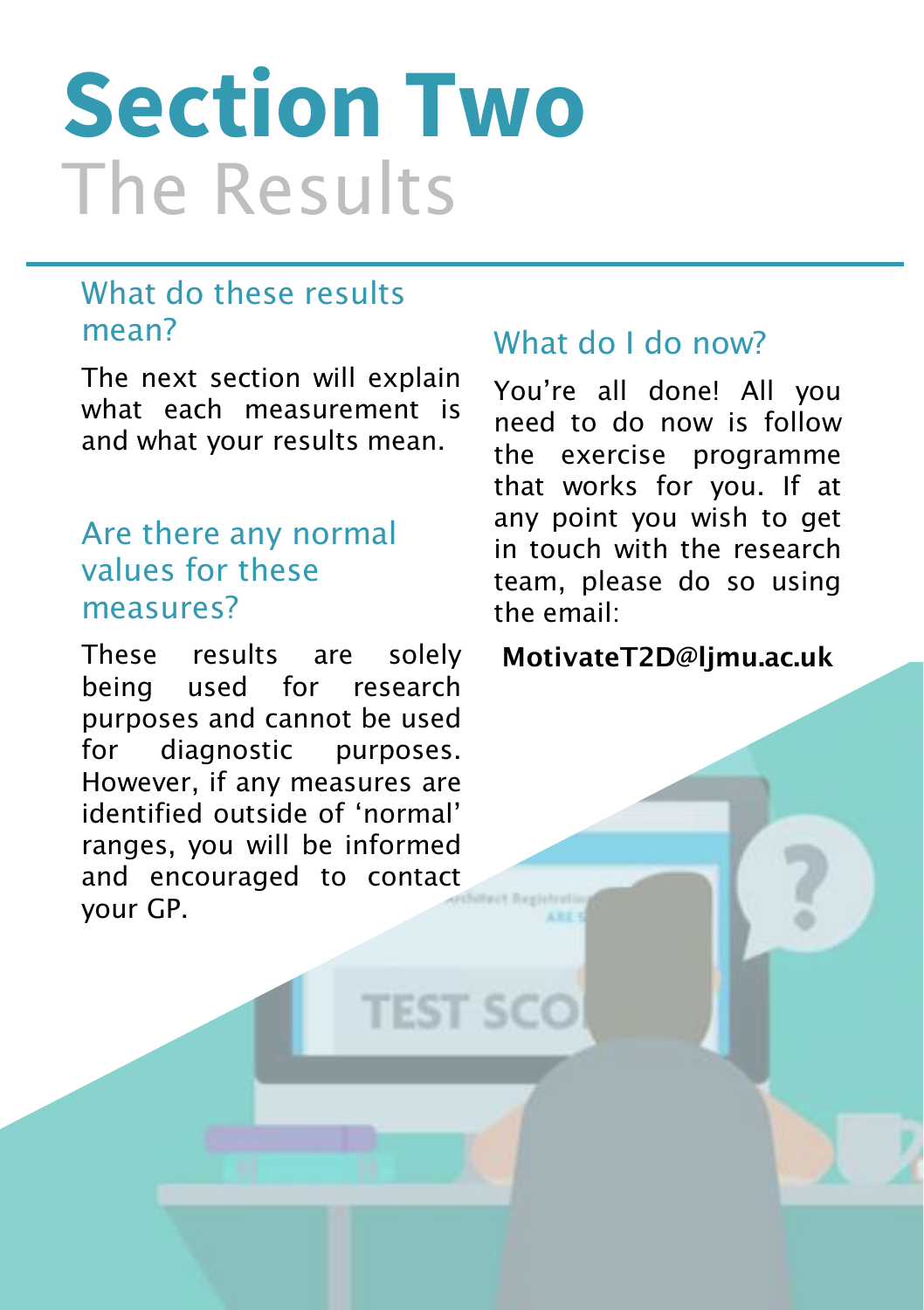#### Why is my Body Mass Index Important

When you know your height and weight, follow the lines on the chart (next page) to find out your Body Mass Index (BMI).

BMI is a measure of body fat that is used by the medical profession to determine a person's weight in regard to the height.

BMI applies to adult men and women and assesses whether people are underweight, of a healthy weight, overweight or clinically obese.

People who are classed as clinically obese possess a greater risk of developing diabetes, as well as cardiovascular diseases, cancer and suffering a stroke.

### Why is my Waist Circumference Important

Regardless of your BMI, you should try to lose weight if you have a high waist circumference (>102cm in men or >88cm in women). This is because your risk of getting some health problems is affected by where you store your body fat, as well as your weight.

Carrying too much fat around your middle (waist) can make it more likely for you to have conditions such as heart disease or a stroke.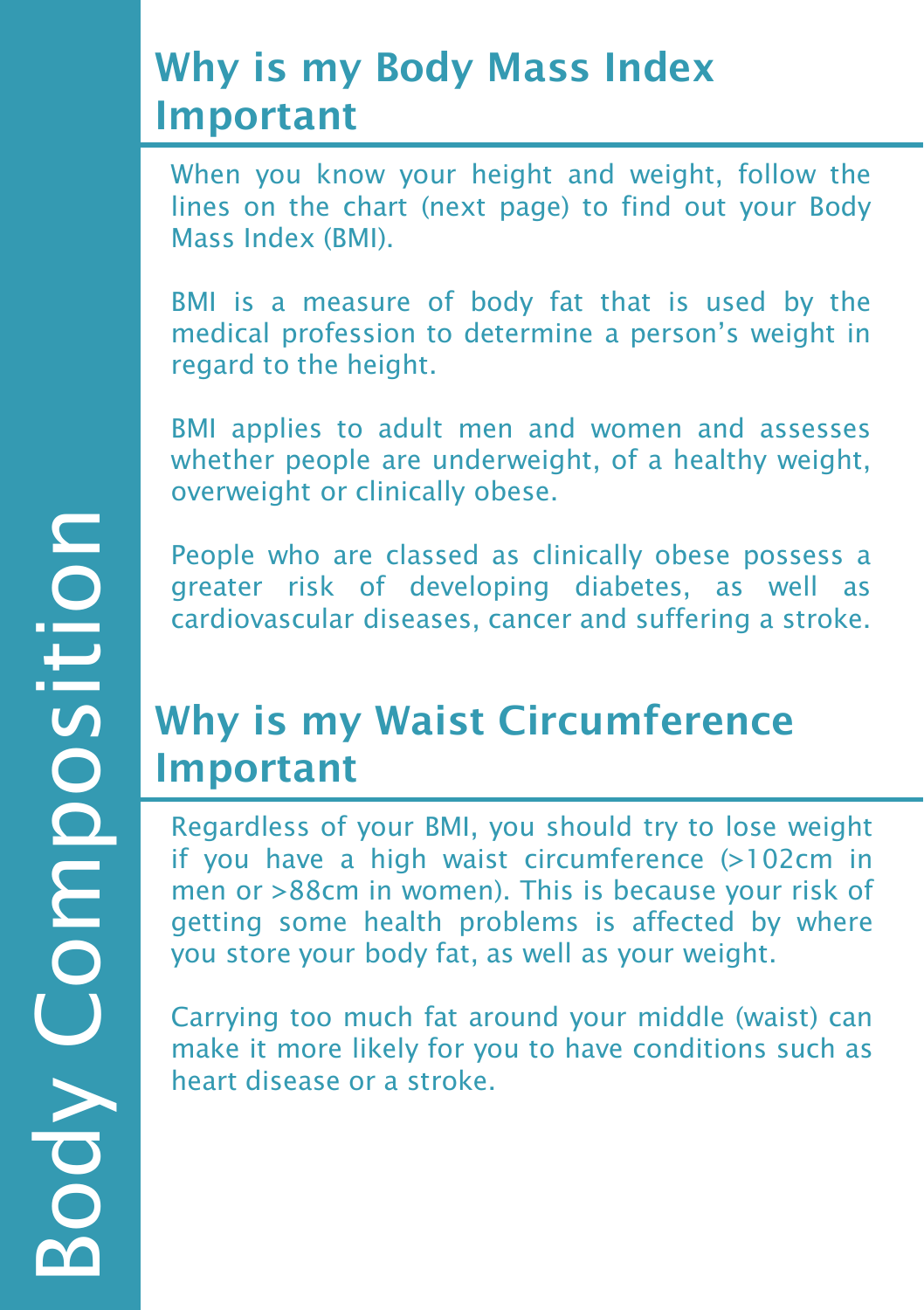## Find out your BMI





Underweight

**Obese** BMI above 30

## Waist Circumference

Low: 94cm or lower

Medium: 94-102cm

High: 102cm or higher



Low: 80cm or lower

Medium: 80-88cm

High: 88cm or higher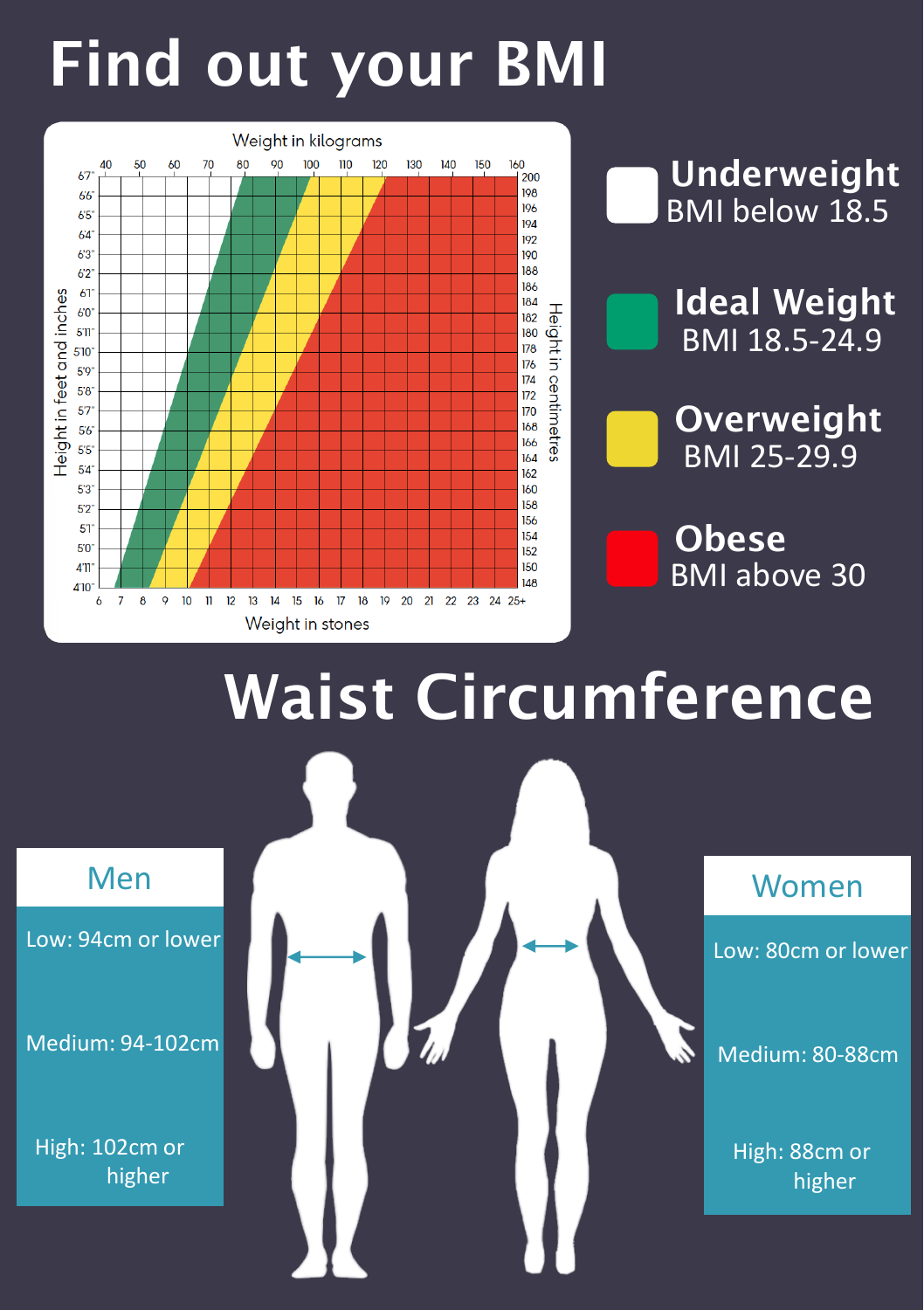### What is blood pressure?

Blood pressure is the pressure your heart uses to push blood through your blood vessels and around your body.

There are two numbers used to describe blood pressure and it's measured in millimetres of mercury (mmHg). It's written like this: 130/80mmHg. And you'll hear your doctor say '130 over 80'.

The first number is the most amount of pressure your heart uses to push the blood around, when your heart is beating. The second number is the least amount of pressure, when your heart is relaxed between beats.

### High blood pressure?

High blood pressure means that your heart has to work harder to pump blood around your body, so the pressure is always higher than it should be.

People with diabetes and high blood pressure are more at risk of having a heart attack or stroke.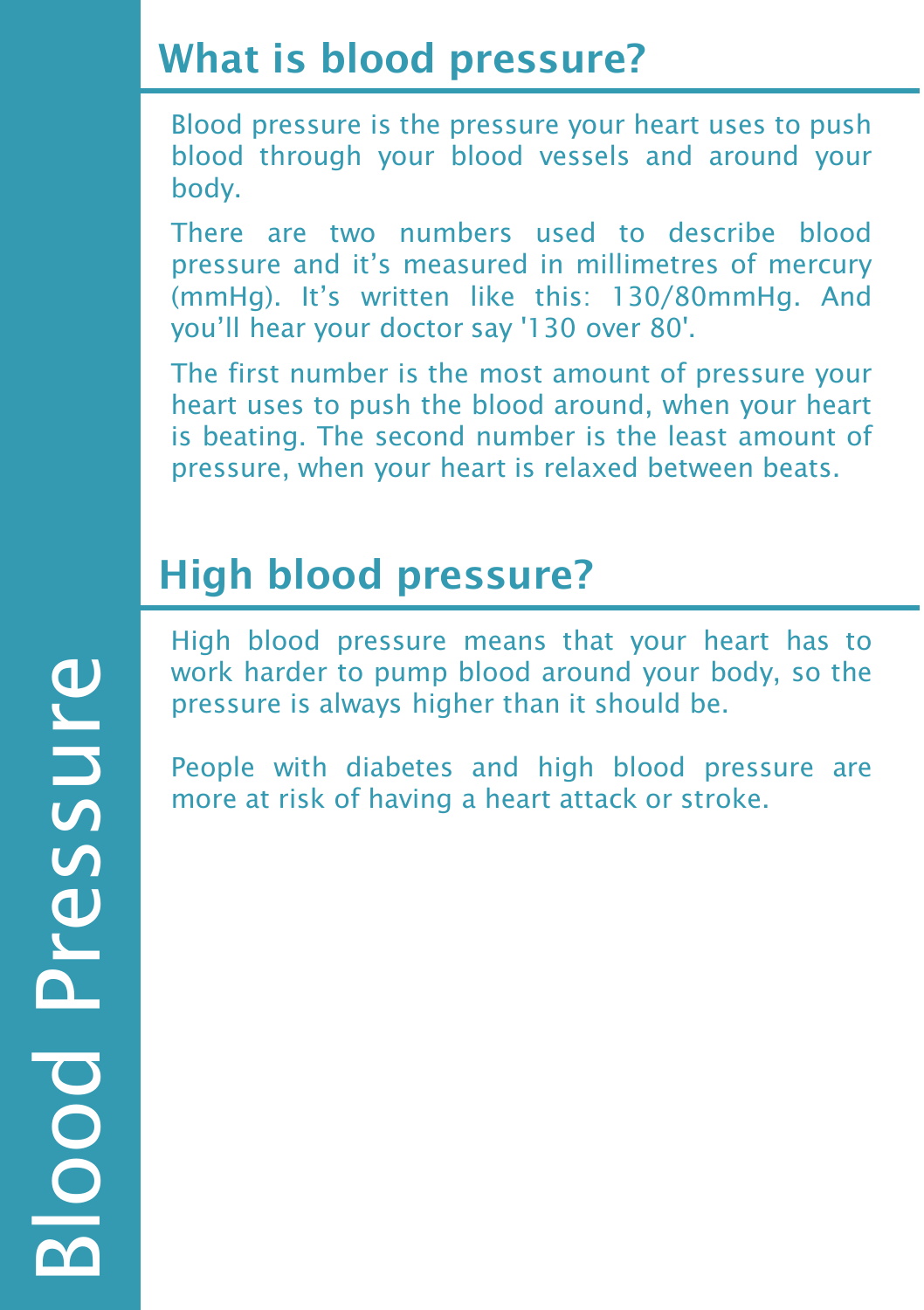## Blood Pressure Results

|                       | <b>Blood Pressure</b>       |  |
|-----------------------|-----------------------------|--|
| Ideal                 | 90/60mmHg to<br>120/80mmHg  |  |
| <b>Increased Risk</b> | 120/80mmHg to<br>140/90mmHg |  |
| High                  | 140/90mmHg                  |  |



If your blood pressure was over 180/120mmHg please seek medical advice and then contact a member of the research team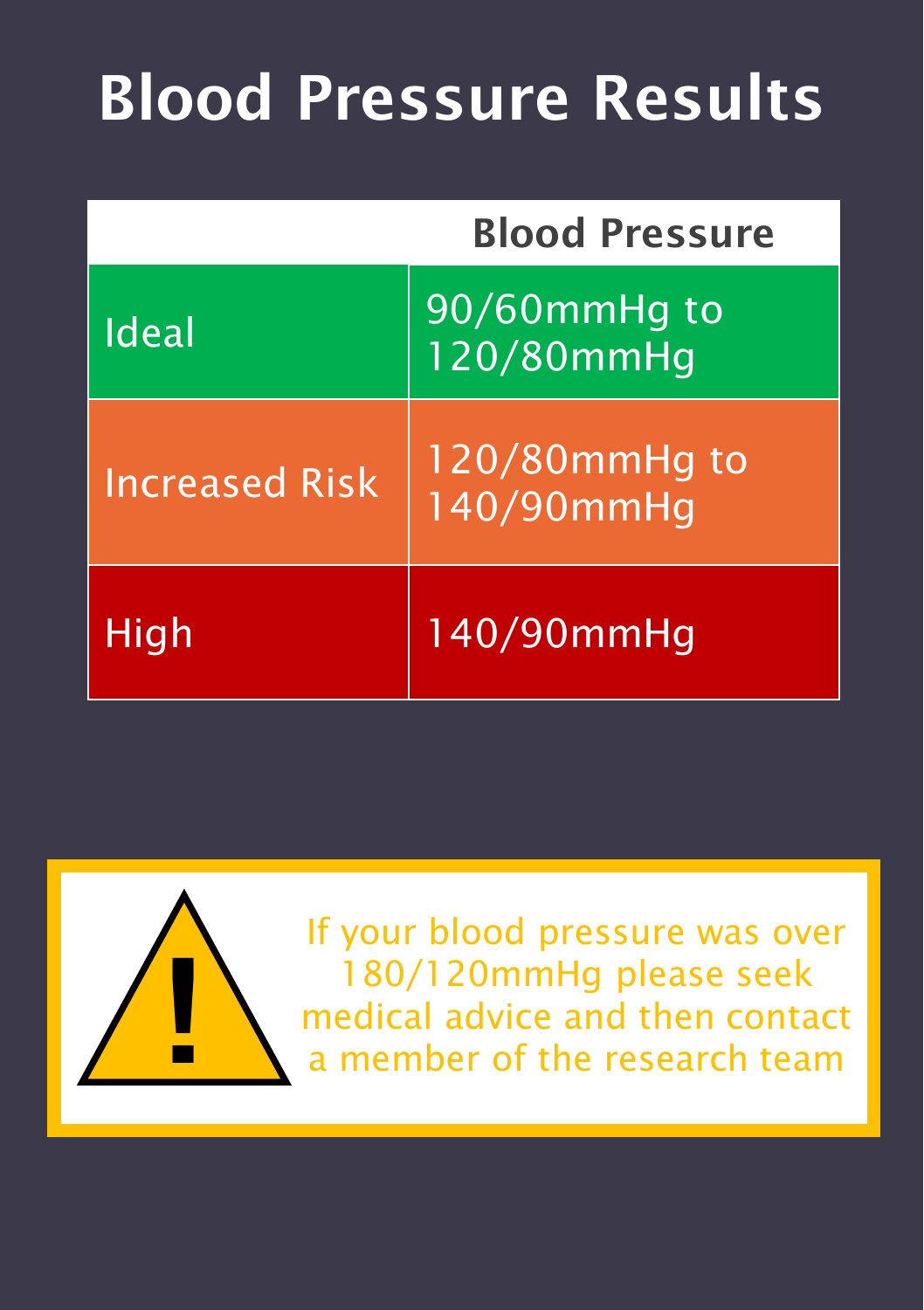#### What are you measuring in my blood?

Using your finger prick blood sample we will be measuring a number of health makers. For example your cholesterol and HbA1c levels.

Your blood samples will be sent to Monitor My Heath an NHS trusted lab.

#### What is HbA1c?

The term HbA1c refers to glycated haemoglobin. It develops when haemoglobin, a protein within red blood cells that carries oxygen throughout your body, joins with glucose in the blood, becoming 'glycated'.

By measuring glycated haemoglobin (HbA1c), clinicians are able to get an overall picture of what our average blood sugar levels have been over a period of weeks/months.

For people with diabetes this is important as the higher the HbA1c, the greater the risk of developing diabetes-related complications.

#### What is Cholesterol?

We will measure your HDL cholesterol (good cholesterol) and HDL-C (bad cholesterol). If the levels of your bad cholesterol become too high and the good cholesterol too low you are at increased risk of developing cardiovascular complications. We will also measure triglycerides, which can have bad effects on your health if levels are high, too.

For most people, eating a healthy, balanced diet and being physically active is enough to keep cholesterol levels healthy.